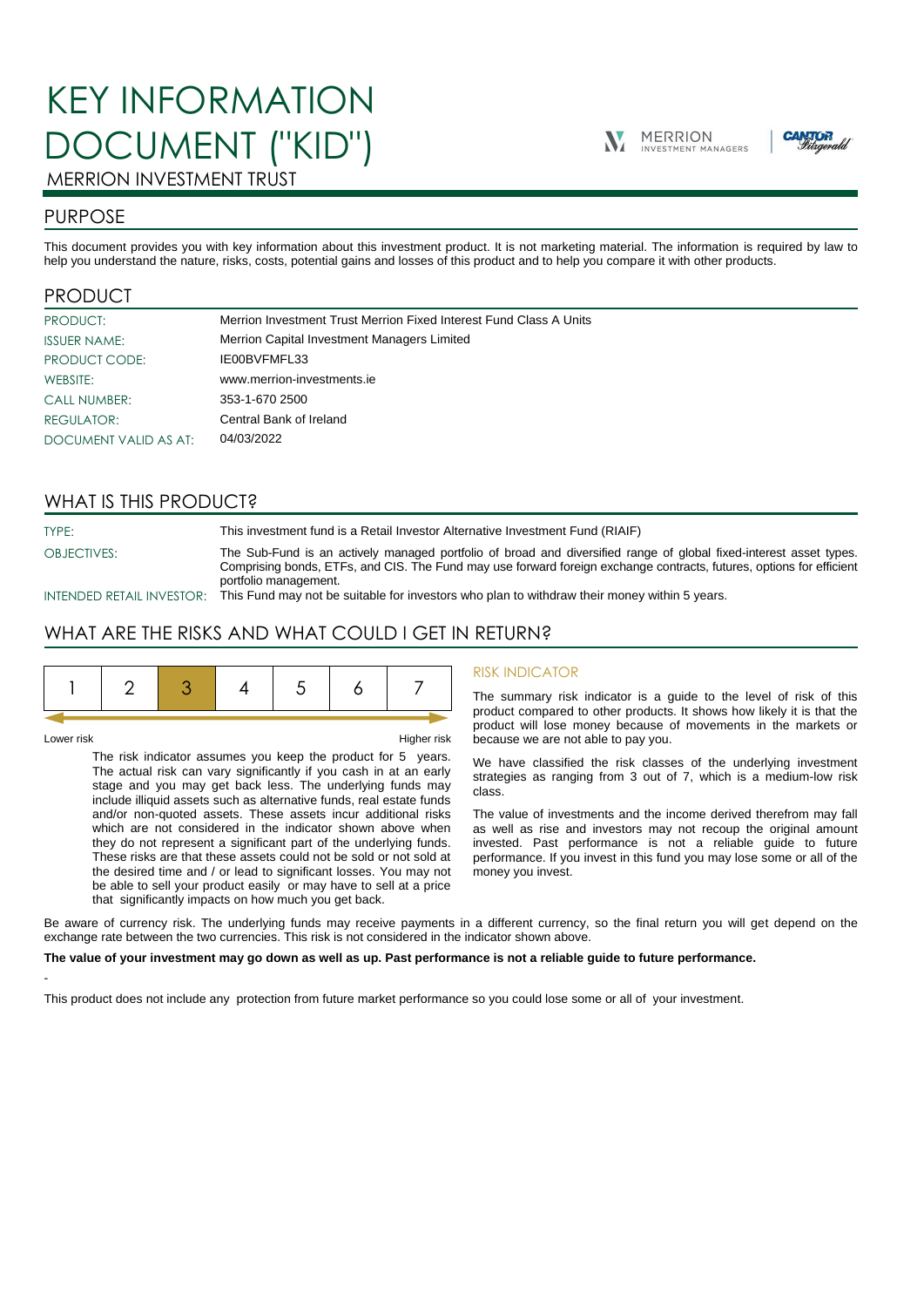#### PERFORMANCE SCENARIOS

Market developments in the future cannot be accurately predicted. The scenarios shown are only an indication of some of the possible outcomes based on recent returns. Actual returns could be lower.

#### INVESTMENT 10000 EUR

| SURVIVAL SCENARIOS         |                                     | 1 YEAR        | 3 YEARS       | 5 YEARS<br><i><b>IRECOMMENDED</b></i><br><b>HOLDING PERIOD)</b> |
|----------------------------|-------------------------------------|---------------|---------------|-----------------------------------------------------------------|
| STRESS SCENARIO            | What might you get back after costs | 6716.5 EUR    | 8 075.28 EUR  | 7 567.25 EUR                                                    |
|                            | Average return each year            | $-32.84%$     | $-6.88%$      | $-5.42%$                                                        |
| UNFAVOURABLE SCENARIO      | What might you get back after costs | 9591.18 EUR   | 9629.36 EUR   | 9821.07 EUR                                                     |
|                            | Average return each year            | $-4.09%$      | $-1.25%$      | $-0.36%$                                                        |
| <b>MODERATE SCENARIO</b>   | What might you get back after costs | 10 278.63 EUR | 10 853.84 EUR | 11 461.24 EUR                                                   |
|                            | Average return each year            | 2.79%         | 2.77%         | 2.77%                                                           |
| <b>FAVOURABLE SCENARIO</b> | What might you get back after costs | 11 006.09 EUR | 12 223.73 EUR | 13 364.07 EUR                                                   |
|                            | Average return each year            | 10.06%        | 6.92%         | 5.97%                                                           |

This table shows the money you could get back over the recommended holding period, under different scenarios, assuming that you invest 10000 EUR.

The scenarios shown illustrate how your investment could perform. You can compare them with the scenarios of other products.

The scenarios presented are an estimate of future performance based on evidence from the past, and are not an exact indicator. What you get will vary depending on how the market performs and how long you keep the investment.

## WHAT HAPPENS IF MERRION CAPITAL INVESTMENT MANAGERS LIMITED IS UNABLE TO PAY OUT?

In the unlikely event of a default of the Manager (the manufacturer) – Merrion Capital Investment Managers Ltd.; the sub-fund employs an independent depositary (Northern Trust Fiduciary Services (Ireland) Limited) to hold and register the sub-funds' assets independent of the Manager. For further information on the depositary and the sub-fund structure, please refer to the Merrion Investment Trust Prospectus which can be found at: http://www.merrion-investments.ie/assets/riaifpros.pdf

## WHAT ARE THE COSTS?

#### COSTS OVER TIME

The Reduction in Yield (RIY) shows what impact the total costs you pay will have on the investment return you might get. The total costs take into account one-off, ongoing and incidental costs.

The amounts shown here are the cumulative costs of the product itself, for three different holding periods. They include potential early exit penalties. The figures assume you invest 10,000 EUR. The figures are estimates and may change in the future.

The person selling you or advising you about this product may charge you other costs. If so, this person will provide you with information about these costs, and show you the impact that all costs will have on your investment over time.

| INVESTMENT 10000 EUR            |          | IF YOU CASH IN AFTER 1 YEAR IF YOU CASH IN AFTER 3 YEARS IF YOU CASH IN AFTER 5 YEARS |            |
|---------------------------------|----------|---------------------------------------------------------------------------------------|------------|
| Total costs                     | 61.4 EUR | <b>195.71 EUR</b>                                                                     | 346.51 EUR |
| Impact on return (RIY) per year | 0.61%    | 0.61%                                                                                 | 0.61%      |

#### COMPOSITION OF COSTS

The table below shows:

\* The impact each year of the different types of costs on the investment return you might get at the end of the recommended holding period.

\* What the different cost categories mean.